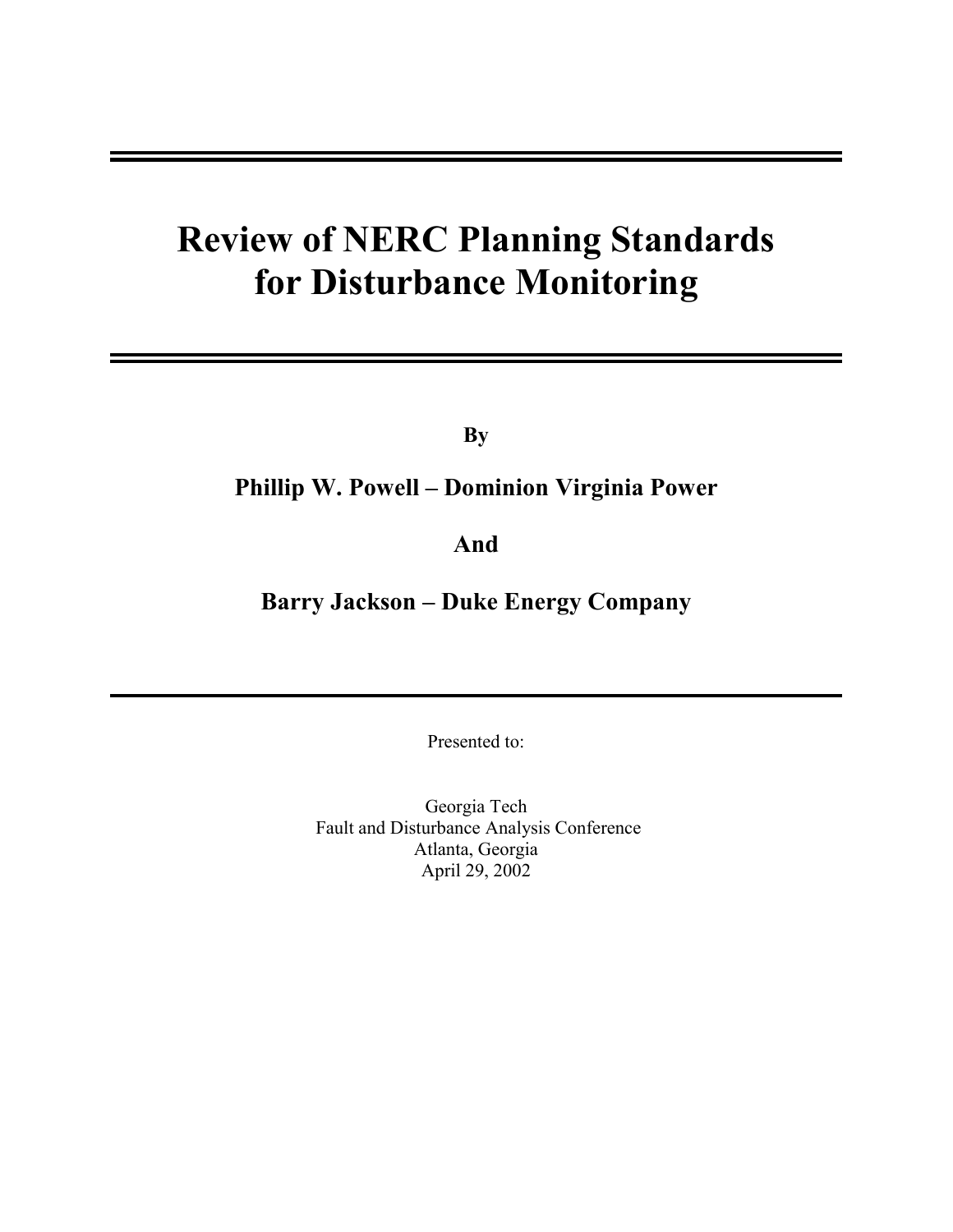# **Special Recognition goes to the following SERC Working Group Members for their contributions to the paper:**

# **Protection and Control Working Group (PCWG)**

# **Working Group Members**

| <b>Bob Bayly</b>       | Louisiana Generating, LLC                 |
|------------------------|-------------------------------------------|
| <b>Bridget Coffman</b> | South Carolina Public Service Authority   |
| Jay Farrington         | Alabama Electric Cooperative, Inc.        |
| Charlie Fink           | <b>Entergy Corporation</b>                |
| Marion E. Frick        | South Carolina Electric & Gas             |
| Mike Gazda             | Municipal Electric Authority of Georgia   |
| Pat Huntley            | Southeastern Electric Reliability Council |
| <b>Barry Jackson</b>   | Duke Energy Company (Author)              |
| David C. Moore         | Carolina Power & Light Company            |
| Mitchell E Needham     | <b>Tennessee Valley Authority</b>         |
| Phillip Powell         | Dominion Virginia Power                   |
| Hong-Ming Shuh         | Georgia Transmission Corporation          |
| Phil Winston           | Georgia Power Company                     |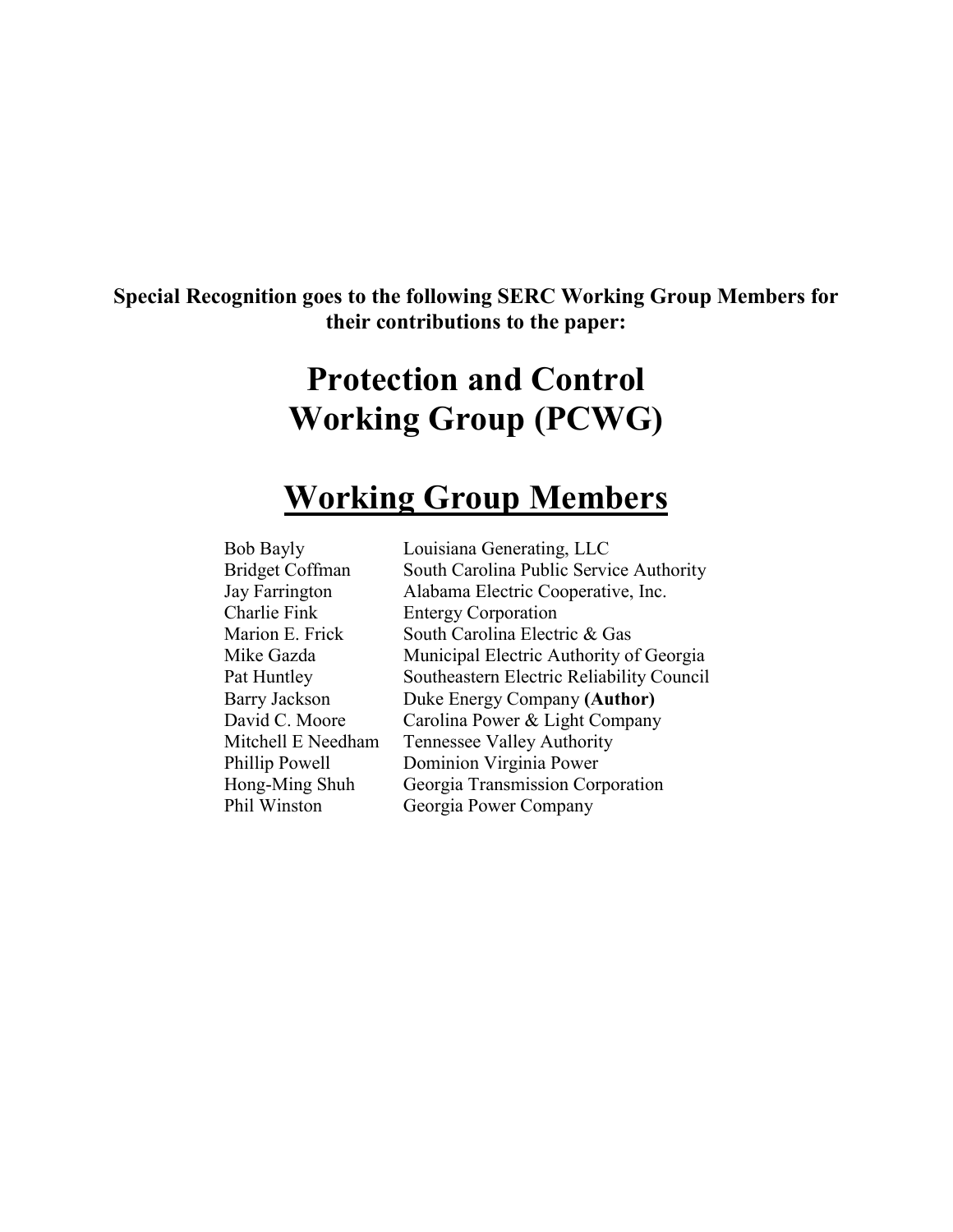## **Introduction**

The new competitive electricity environment is fostering a rapidly changing demand for transmission services. With this focus on transmission and its ability to support competitive electric power transfers, all users of the interconnected transmission systems must understand the electrical limitations of the transmission systems and their capability to support a wide variety of transfers. The North American Electric Reliability Council (NERC) Planning Standards were developed due to these changes and the need to maintain the reliability of the bulk electric systems.

This paper will review the North American Electric Reliability Council (NERC) standards process and provide some details on how they are organized, implemented and who they apply to in the electric power system. The standards cover very large aspect of planning and operations, but this paper will concentrate primarily on those standards that apply to disturbance monitoring.

## **NERC**

The North American Electric Reliability Council (NERC) was formed in 1968 to promote the reliability of the bulk electric system in North America. To achieve that purpose, NERC has developed and promulgated reliability standards for planning and operating the bulk electric systems. These standards were developed and implemented over a number of years through the voluntary and cooperative efforts of NERC's member Regions. With the continued growth of competition and the structural changes taking place in the industry, incentives and responsibilities are changing, making it necessary for NERC to transform itself from a voluntary system of reliability management to one that is mandatory. NERC, through its Regions, is embarking on a program to assess and enforce compliance with its reliability standards. Each of the NERC Regions have implemented their own Regional Compliance Enforcement Programs to achieve this goal.

NERC's objectives are to:

- Establish operating and planning standards to ensure electric system reliability.
- Reviews the reliability of existing and planned generation and transmission systems.
- Critiques past electric system disturbances for lessons learned and monitors the present for compliance and conformance to its policies.
- Educate others about how bulk electric systems operate.
- Maintain liaisons with the federal, state, and provincial governments in the United States and Canada and electricity supply industry organizations in both countries.
- Serves as the electric industry's primary point of contact with the federal government on issues relating to national security and terrorism.

NERC is made up of 10 regional councils, with members from all segments of the electric industry. Members come from: investor-owned utilities; federal power agencies; rural electric cooperatives; state, municipal and provincial utilities; independent power producers; power marketers; and end-use customers. These entities account for virtually all the electricity supplied in the United States, Canada, and a portion of Baja California Norte, Mexico.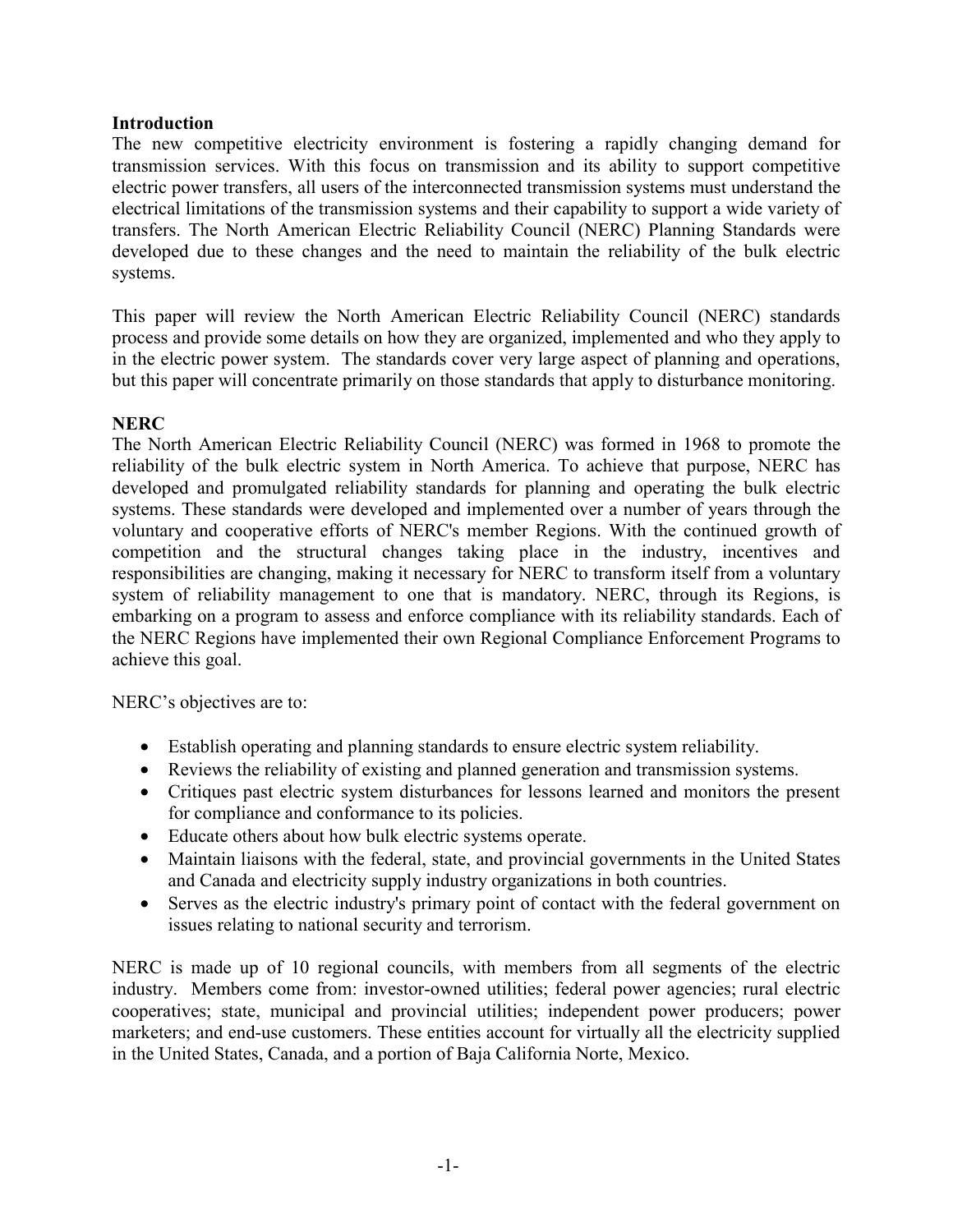## **NERC Planning Standards**

The Planning and Operating Standards were developed to assure the adequacy and security of the bulk electric system. They define the reliability of the interconnected bulk electric system using the following terms:

- **Bulk Electric System**  portion of an electric utility system, which encompasses the electrical generation resources, transmission lines, interconnections with neighboring systems, and associated equipment, generally operated at voltages of 100 kV or higher.
- **Adequacy** The ability of the electric systems to supply the aggregate electrical demand and energy requirements of their customers at all times, taking into account scheduled and reasonable expected unscheduled outages of system element.



• **Security** – The ability of the electric systems to withstand sudden disturbances such as electric short circuits or unanticipated loss of system elements.

The planning standards, which contain the disturbance monitoring requirements, address how NERC will carry out its reliability mission by establishing the standard, measuring performance, and ensuring compliance with NERC policies, standards, principles and guides. The standards have four major sections:

- **I. System Adequacy and Security (Section F. contains the disturbance monitoring requirements.)**
- **II. System Modeling Data Requirements**
- **III. System Protection and Control**
- **IV. System Restoration**

With open access to the transmission systems in connection with the new competitive electricity market, all electric industry participants must accept the responsibility to observe and comply with the NERC planning standards and to contribute to their development and continuing improvement. That is, compliance with the NERC Planning Standards by the Regional Councils (Regions) and their members as well as all other electric industry participants is mandatory.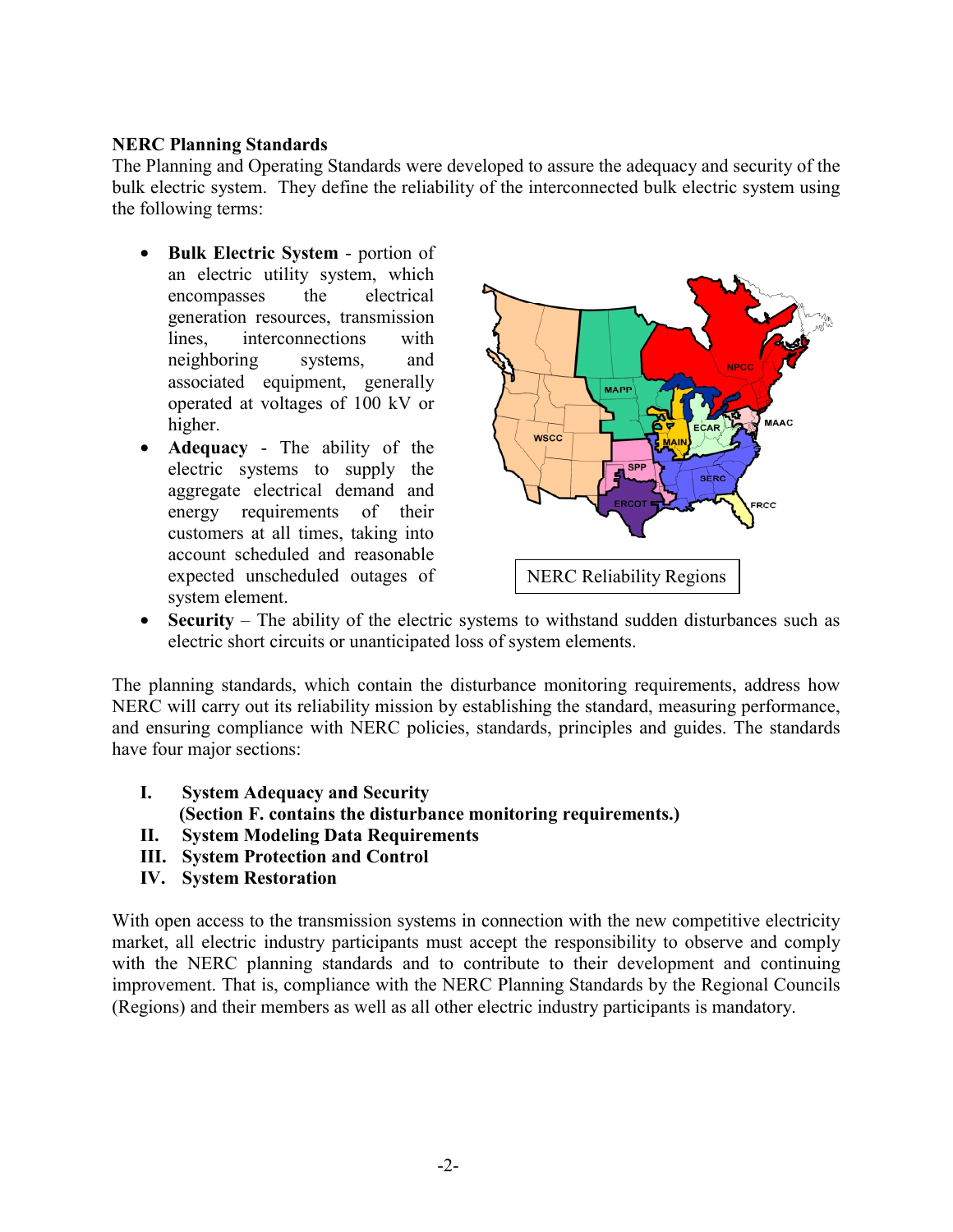#### **Standards Development Process**

The process for each standard from development through compliance is very detailed and goes through a number of steps before it is finalized. The process is still "work in progress" and the processes and standards are being revised on a continual basis. Some of the original standards/measures have been revised, combined, re-numbered, or eliminated. It is important for the user to check the NERC and or region web site for the latest information. Important sites to check are the NERC compliance templates and the NERC planning standards-status. For SERC check the 2002 SERC Compliance Program Implementation Plan. The web sites addresses are listed in the in back of this paper.

#### **Implementation Plan**

The implementation of the planning standards are being done in several phases. Each phase will include a field test of the standard and measurements. After field testing the standard or measurement will be reviewed and revised if needed. The process was set up in four phases and started in 1999 with phase I. For 2002 the plan will be to field test a number of phase III standards as well as revised standards from phases I and II. Phase IV standards are still being revised and will be field tested in the future. See Table 1 for the status of the Disturbance Monitoring Standards

#### **Compliance Program**

The Regions, subregions, power pools, and their members have the primary responsibility for the reliability of bulk electric supply in their respective areas. These entities also have the responsibility to develop their own appropriate or more detailed planning and operating reliability criteria and guides that are based on the Planning Standards. This allows the regions to adjust for the diversity of individual electric system characteristics, geography, and demographics for their areas.

In order to determine compliance, NERC has developed templates for the regions to follow. The templates provide several levels of compliance for each measure and are used to rate the individual transmission provider or generation owner/operator. As each standard/measure is implemented, the transmission provider or generation owner/operator will be required to certify compliance. In some cases additional forms may also be required to document compliance. Some of these reporting forms include: reporting of protective system mis-operations, location of disturbance recording devices, or report of major system disturbances. These will be requested by the region and will be subject to an audit.

#### **Components of the Planning Standard**

There are several components or reporting activities associated with the process. Some of the components come from NERC and are developed and monitored by the regions. Below is a list of the components with an explanation of its purpose.

#### **Standard-(NERC)**

Each standard states the fundamental requirements for planning a reliable interconnected bulk electric system, and may have one or more measures to define the requirements.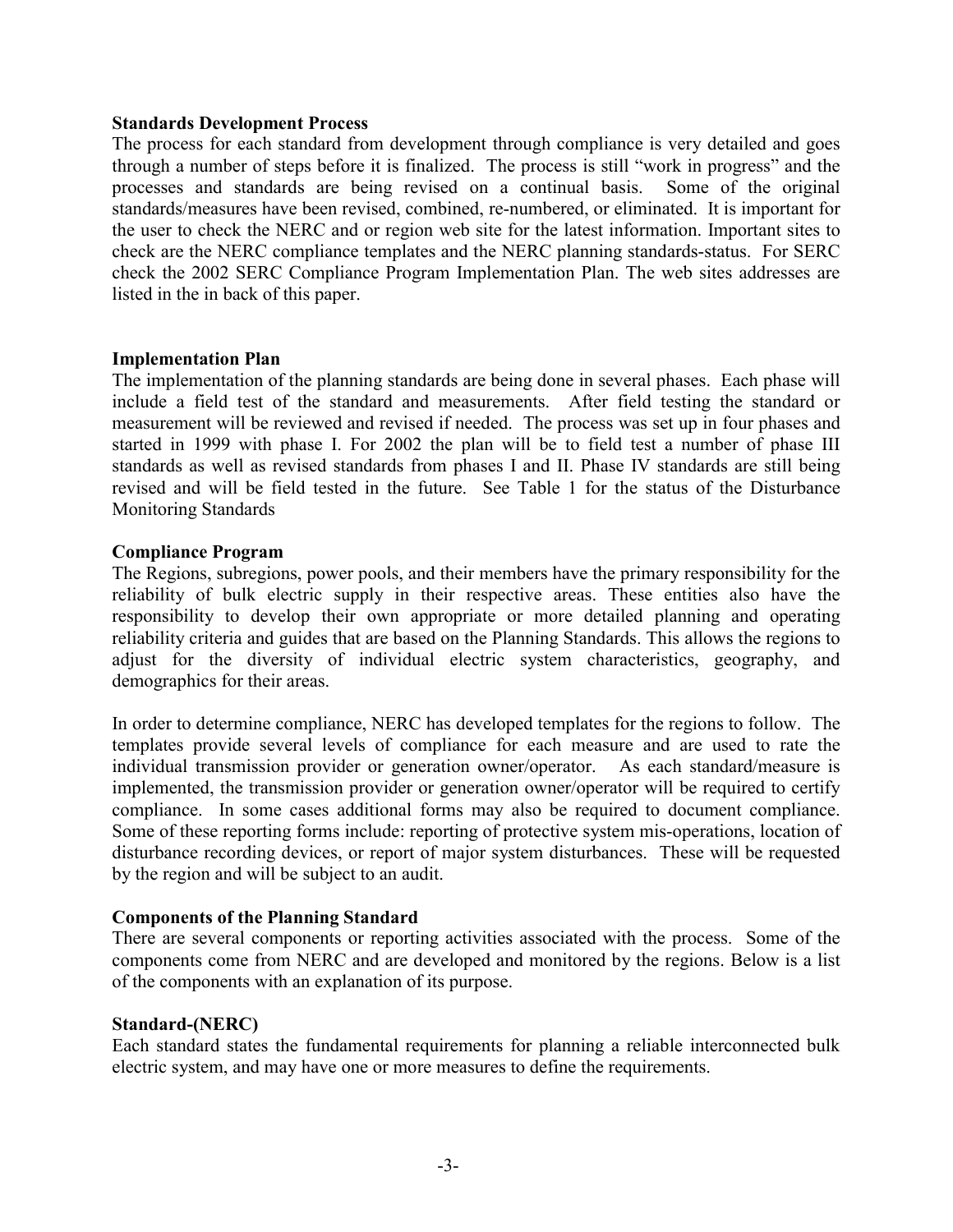#### **Measurements-(NERC)**

The Measurements define the required actions or system performance necessary to comply with the Standards. Provides the technical details to meet and to whom the measure applies.

#### **Guides-(NERC)**

 The Guides are good planning practices and considerations that may vary. The Regions and their members along with all other electric industry participants are encouraged to consider and follow the Guides. The application of Guides is expected to vary to match load conditions and individual system requirements and characteristics.

#### **Compliance Templates-(NERC)**

One Compliance Template is written per each measure. It provides details such as: responsible entity, monitoring responsibility , items to be measured, timeframe for reporting, and levels of non-compliance .

#### **Region Supplement-(Region)**

Supplements are written by the region and define additional requirements or clarification for a specify standard/measure. In some cases it may apply to multiple standard/measures. These provide the technical details on the requirements, processes and reporting information as required by the region.

#### **Reporting Forms-(Region)**

Reporting forms are set up by the region and are defined in the region supplement. They include information on what to report, when to report and details of what needs to be reported.

#### **Letter of Certification-(Region)**

Letter of certification are forms developed by the region for the members to certify compliance to the standard/measure. They include check boxes for the member to certify as well as if additional information (reporting forms) is needed. An officer of the company MUST sign these forms.

#### **SERC Example - Region Compliance Monitoring/Audits/Enforcement**

Compliance monitoring will be accomplished by audits, spot reviews, investigations, and committee reviews of member self assessments, letters of certification, and data submittals. For 2002, audits of selected planning measures and entities will be conducted on a field test program basis, in which a limited number of audits will be conducted in order to incorporate changes and improvements to the process between audits. Audit teams will initially consist of experienced personnel from member systems. SERC may elect to utilize independent auditors for some or all subsequent audits to facilitate staffing of audit



teams and to ensure an unbiased and consistent compliance monitoring program. The table in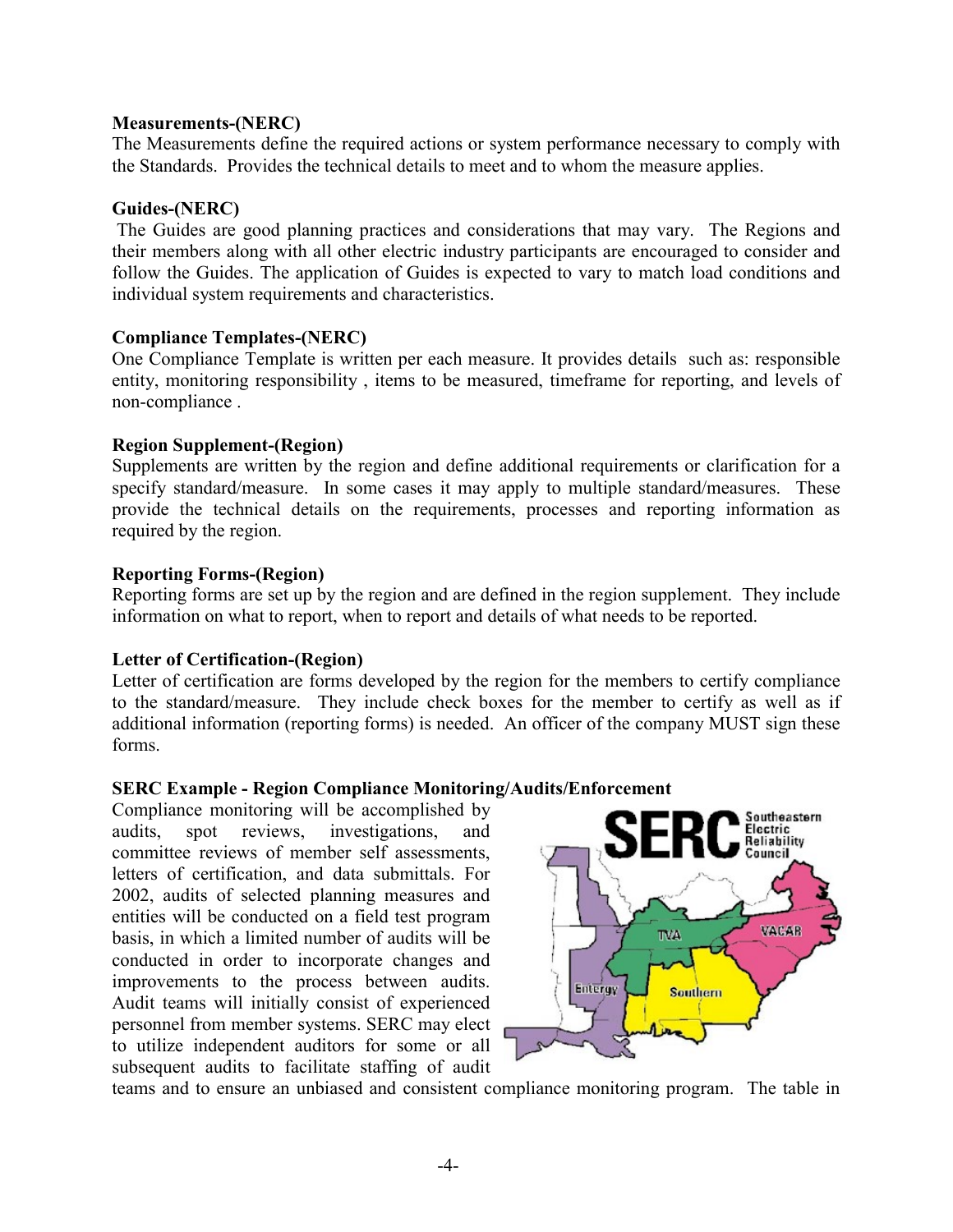appendix A provides a summary of the planning measures SERC will monitor in the compliance program and/or are subject to member audit by SERC.

The SERC Compliance Program uses the NERC Penalty/Enforcement Matrix; however, monetary penalties/sanctions will not be assessed during the 2002 Compliance Program. Field Test.Letters will be sent to non-compliant members and to NERC and SERC committees. Members will, however, be notified of the penalties that would have resulted if the program had been enforceable.

#### **Disturbance Monitoring Standards/Measures**

The following sections will cover the details of the implementation of the disturbance monitoring standards/measurements as they apply to transmission and generation owners within the Reliability regions. Since NERC standards require the regions to define some of the measures, the following information may differ from other regions. Please refer to region web sites or their local region representative for details of that region. This paper will use the SERC implementation as a detailed example and reference aspects of the implementation from the other regions. The table below lists the standards and measurements that will be discussed in detail. The table provides information on responsible entry, reporting requirements, and status of measurement.

|                                                              | <b>Description</b>                  | <b>Responsible Entry</b> | <b>Reporting Form</b> | <b>Status</b>        |
|--------------------------------------------------------------|-------------------------------------|--------------------------|-----------------------|----------------------|
| F. Disturbance Monitoring<br>I. System Adequacy and Security |                                     |                          |                       |                      |
| M1                                                           | Disturbance Monitoring              | Region                   | Supplement            | Approved             |
|                                                              | requirements                        |                          |                       | (Note 1)             |
| M <sub>2</sub>                                               | Disturbance Monitoring              | Region member,           | Reporting Form,       | <b>Field Testing</b> |
|                                                              | Installation                        | Operators/Owners         | Letter of             | 2001 (Note 2)        |
|                                                              |                                     |                          | Certification         |                      |
| M <sub>3</sub>                                               | Disturbance Monitoring Data         | Region                   | Supplement            | Field Testing        |
|                                                              | requirements                        |                          |                       | 2001 (Note 2)        |
| M4                                                           | <b>Providing Disturbance</b>        | Region member,           | Reporting Form,       | Field Testing        |
|                                                              | <b>Monitoring Data</b>              | Operators/Owners         | Letter of             | 2002 (Note 2)        |
|                                                              |                                     |                          | Certification         |                      |
| M <sub>5</sub>                                               | <b>Using Disturbance Monitoring</b> | Region member,           |                       | Phase IV             |
|                                                              | data to enhance system models       | Operators/Owners         |                       | (Note 3)             |

## **Table 1 – Status of Disturbance Monitoring Standards**

Note 1: Phase I, II/A, and II/B measurements were field-tested and approved under the old NERC standards program. They remain in force until converted to NERC Organization Standards. Field-testing of these measurements were: Phase I in 1999, Phase II/A in 2000, and Phase II/B in 2000/01.

**Note 2:** Phase III measurements were field-tested in 2001 under the old NERC standards program. They will be converted to NERC Organization Standards prior to approval.

**Note 3:** Under the old NERC standards program, Phase IV measurements were scheduled to be revised, then fieldtested in 2003. It has been decided that the Phase IV measurements will be converted to NERC Organization Standards prior to field-testing. It is not clear if this will occur by 2003.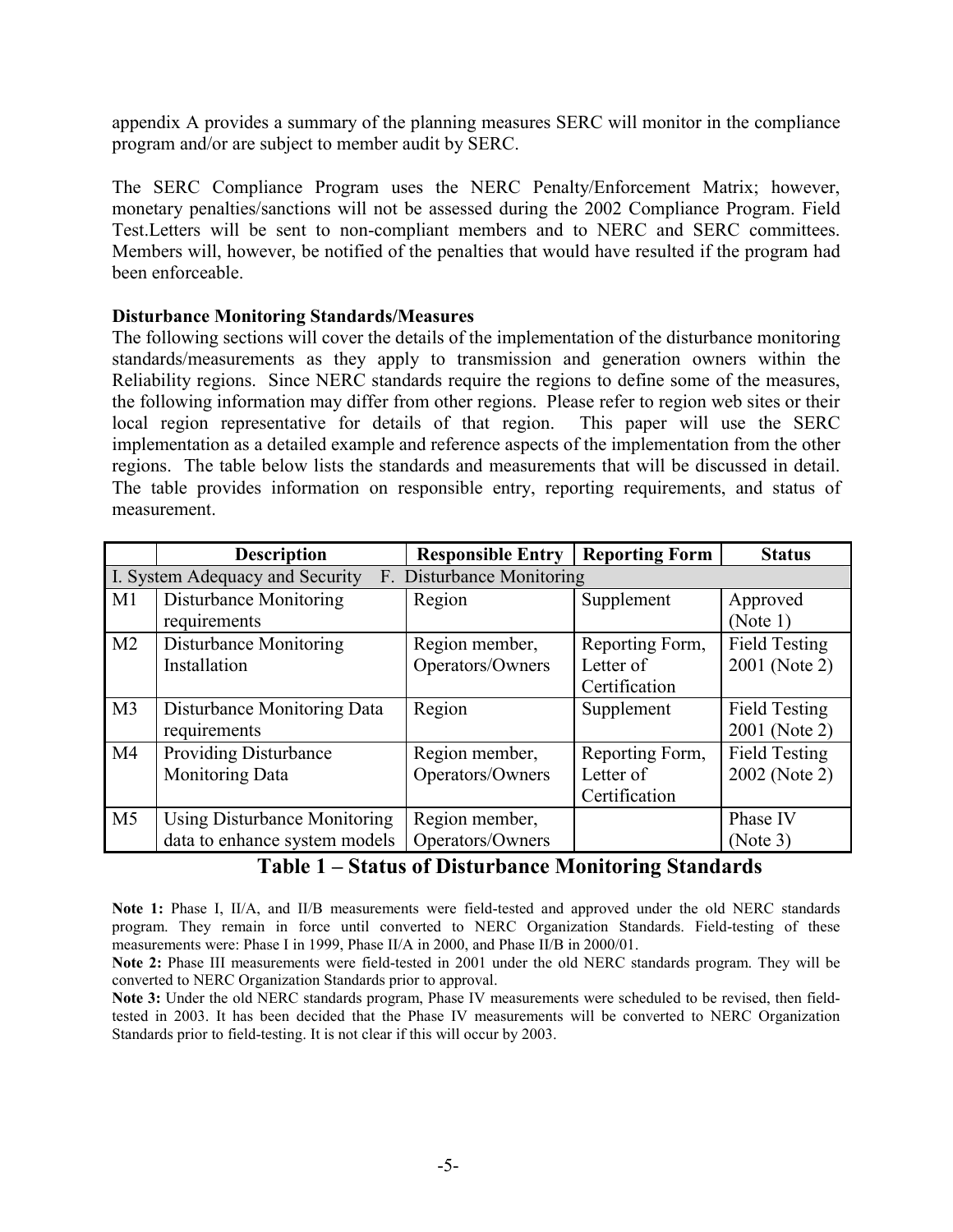# **Disturbance Monitoring Requirements NERC Planning Standard Measurement I.F.S1.M1**

**Title: System Adequacy and Security, Disturbance Monitoring;** 

**M.1** Region to define the requirements for the installation of Disturbance Monitoring Equipment.

**SERC Region:** The requirements are listed in SERC Supplement to the NERC Planning Standards "I.F – Procedures for the Installation and Collection of Event Data from Disturbance Monitoring Equipment." The supplement also covers details for measurements 1-4 and can be found on SERC's web site as listed in the back of the paper.

SERC defines disturbance recording equipment to include: digital fault recorders, digital relays, magnetic tape recorders, and oscillographs all of which are capable of producing fault records. The recorders should meet the following items:

Technical Requirements:

- Capable of producing fault wave forms
- Record voltages and currents
- Power circuit breaker position
- Time Synchronization preferred
- Minimum recording duration 8-10 cycles

Criteria for the location of monitoring equipment:

- New transmission elements 161 KV and above (Lines, Transformers)
- Monitoring one end of a transmission line is acceptable.
- Dynamic Disturbance Recorders (long term) as agreed to by SERC

Testing and maintenance requirements:

• Determined by region member

Documentation requirements:

• SERC reporting form in supplement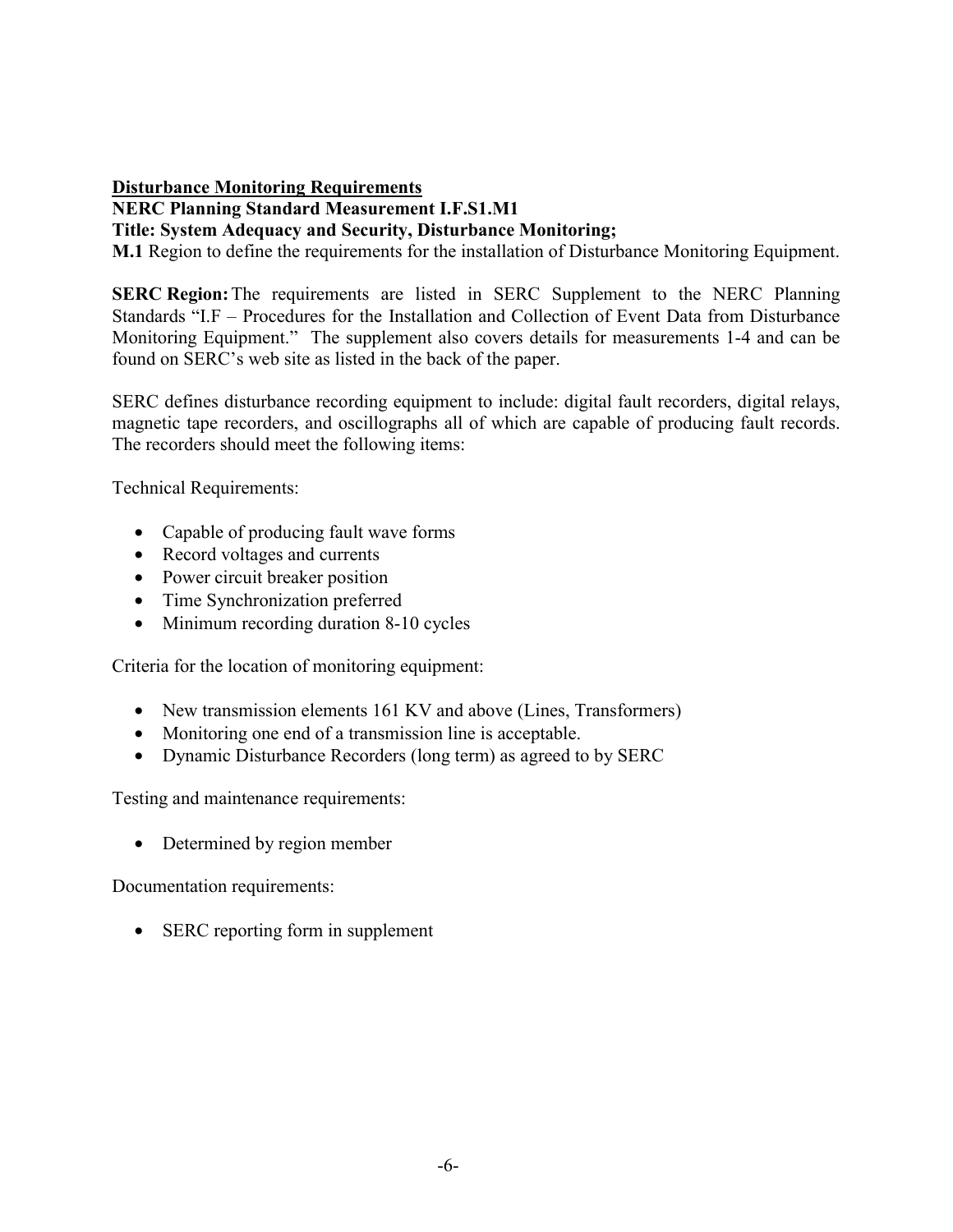# **NERC Planning Standard Measurement I.F.S1.M2**

### **Title: System Adequacy and Security, Disturbance Monitoring;**

**M.2** Requires the regional members, generation owners, and transmission owners to submit a reporting form to SERC/PCWG with the following data on the disturbance monitoring installations:

- Type of equipment
- Make and model of equipment
- Installation location
- Monitored facilities (lines, buses, etc.) and associated quantities (MW, Mvar, etc.)
- Operational status
- Date last tested

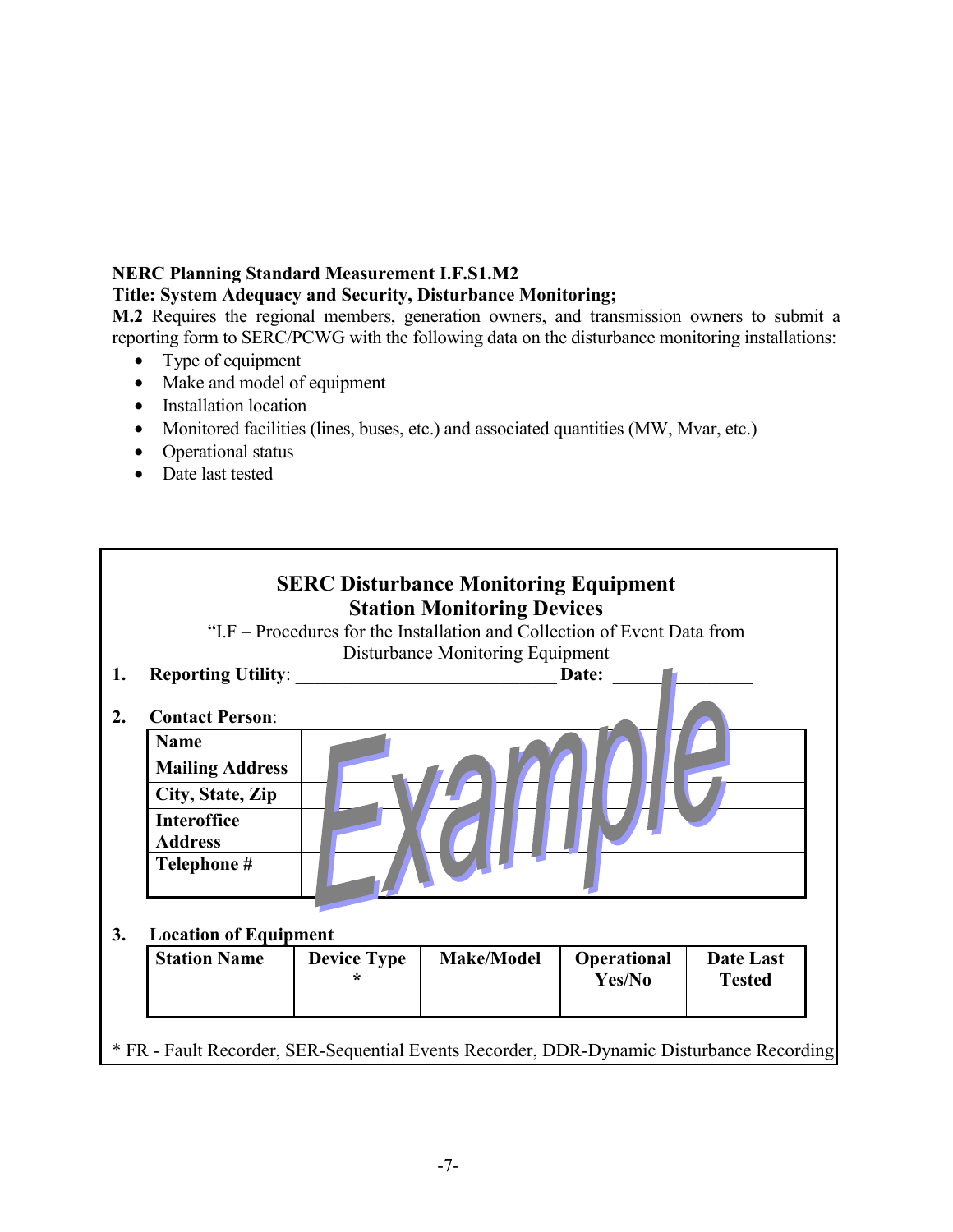# **NERC Planning Standard Measurement I.F.S2.M3**

**Title: System Adequacy and Security, Disturbance Monitoring;** 

**M.3** Regions shall establish requirements for entities to provide disturbance monitoring data.

The data reporting requirements shall include the following:

- 1. Definition of "disturbance"
	- DOE reportable events (DOE Form EIA-417R) These events generally are load reduction, load loss or brownout conditions.
	- Tripping of multiply generating units over 300 MW's
	- Events on the power system that significantly impacts individual utilities or a significant part of the SERC region.
- 2. General requirements for data format
	- Hardcopy reports in the form of graphs and text.
	- Electronic files in native equipment file format or IEEE comtrade standard
- 3. Data content requirements and guidelines
	- One line diagram
	- Diagrams of interconnected system
	- Annotation of printed graphs and text
	- Description of disturbance
- 4. Timetable for response to data request
	- $\bullet$  5 days
- 5. Requirements for the storage and retention of the disturbance data
	- 2 years on requested data
- 6. The process for the periodic review and approval of the Region's disturbance monitoring data reporting requirements
	- 3 years

## **NERC Planning Standard Measurement I.F.S2.M4**

## **Title: System Adequacy and Security, Disturbance Monitoring;**

**M.4** Regional members, generation owners, and transmission owners shall provide system disturbance data to the Regions in compliance with the respective Regional requirements identified in Measurement I.F. S2, M3**.** Disturbance data shall be provided to NERC within 30 business days. Typically, the data might consist of digital fault records, protective relay oscillographic data where available, and sequence of events records. Below is an example of the SERC data capture request from.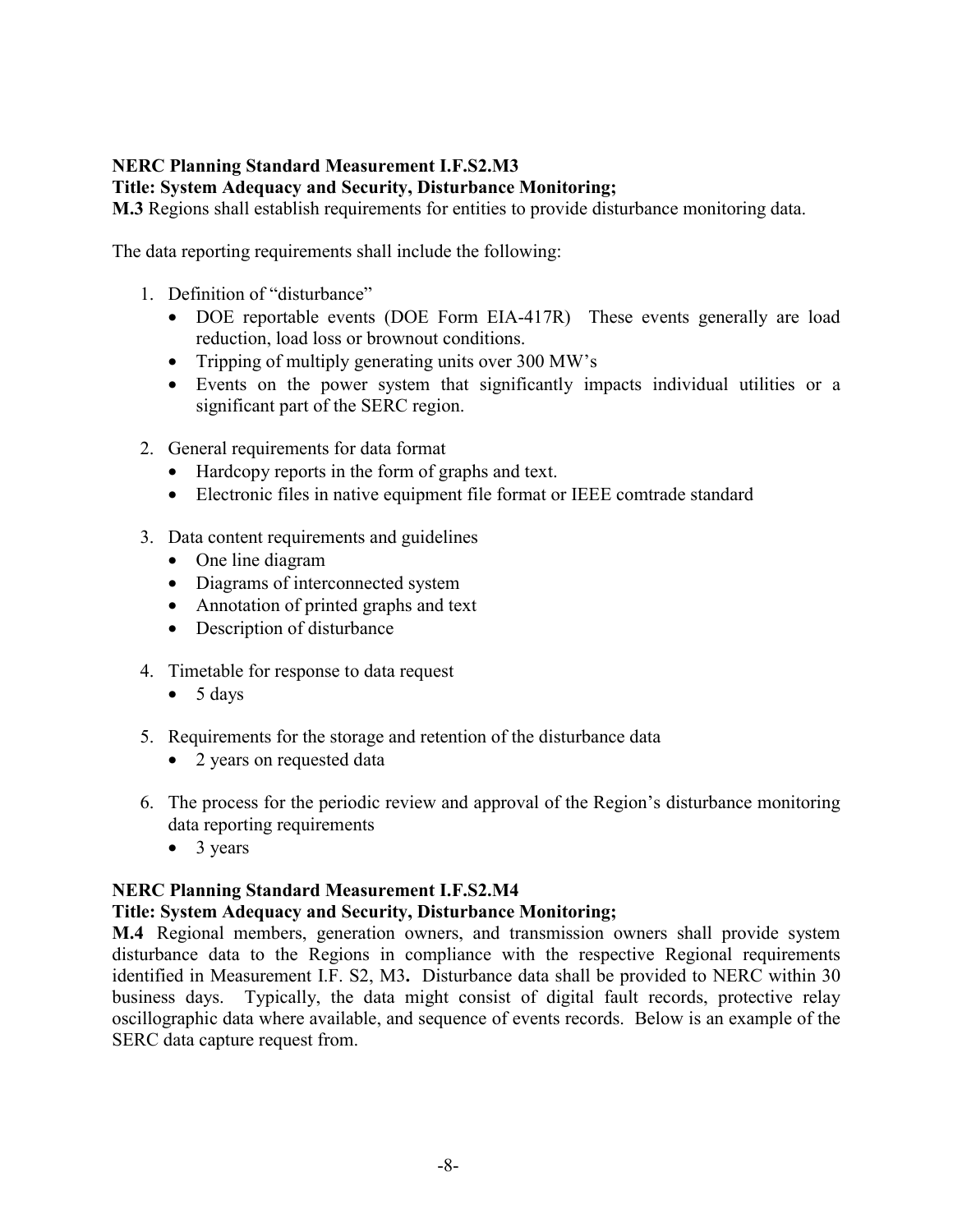|                                                                                                                                                                                                                         | Contact Name:    |  |  |
|-------------------------------------------------------------------------------------------------------------------------------------------------------------------------------------------------------------------------|------------------|--|--|
| <b>FROM</b>                                                                                                                                                                                                             | Date of Request: |  |  |
| Co. Name                                                                                                                                                                                                                |                  |  |  |
| <b>Requestors Name</b>                                                                                                                                                                                                  |                  |  |  |
| <b>Mailing Address</b>                                                                                                                                                                                                  |                  |  |  |
| City, State, Zip                                                                                                                                                                                                        |                  |  |  |
| <b>Interoffice Addr</b>                                                                                                                                                                                                 |                  |  |  |
| Telephone #                                                                                                                                                                                                             |                  |  |  |
| $\text{Fax} \#$                                                                                                                                                                                                         |                  |  |  |
| <b>E-mail Addr</b>                                                                                                                                                                                                      |                  |  |  |
| Please provide the requested information for the disturbance as follows:<br>Please archive (for future use) the requested information for the<br>disturbance as follows:<br>DATE OF DISTURBANCE:<br>TIME OF DISTURBANCE |                  |  |  |
| DISTURBANCE NO.<br>Assigned by SERC $(YR, \#)$<br>i.e., $(9801, 9802, 9803,)$                                                                                                                                           |                  |  |  |
| <b>BRIEF DESCRIPTION:</b>                                                                                                                                                                                               |                  |  |  |

#### **SERC Data Capture Request Form Collection of Real Time Data**

## **NERC Planning Standard Measurement I.F.S2.M5 Title: System Adequacy and Security, Disturbance Monitoring;**

**M.5** Regional members shall use recorded data from disturbance monitoring equipment to develop, maintain, and enhance steady-state and dynamic system models and generator performance models.

This measurement will to be implemented in 2003. Detail information on compliance will be addressed later.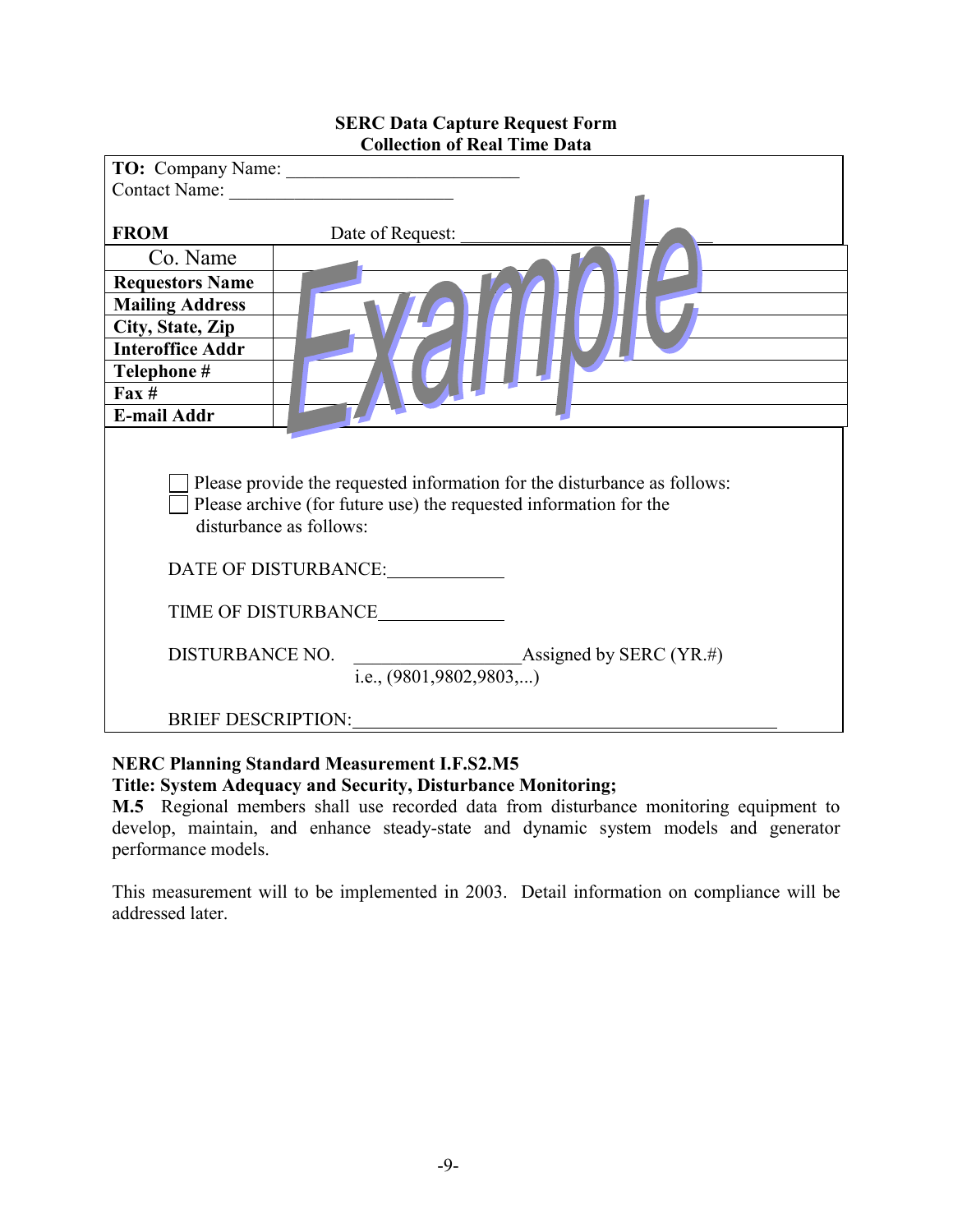## **SERC Disturbance Monitoring Standards Subject to Audit or being Monitored in 2002**

The table below provides a summary of the disturbance monitoring measures SERC will monitor in the compliance program and/or are subject to member audit by SERC. Refer to the Program Matrix and Member Filing Requirements documents on the serc1.org website for further information.

| <b>Measure</b> | <b>Description</b>                                                      | Monitored<br>in 2002 | Subject<br>to Audit |
|----------------|-------------------------------------------------------------------------|----------------------|---------------------|
| LES1.M2        | System Adequacy and Security, Disturbance Monitoring,<br>Equipment List | <b>Yes</b>           | Yes                 |
| I.F.S2.M4      | System Adequacy and Security, Disturbance Monitoring, Data              | Yes.                 | Yes                 |

#### **Documents from Three other Reliability Regions on Disturbance Monitoring Equipment:**

| <b>ECAR Document:</b>       | Title                              | Approved: |
|-----------------------------|------------------------------------|-----------|
| <b>ECAR Document No. 14</b> | "Disturbance Monitoring Equipment" | 7/27/98   |

**Synopsis**: This Document establishes requirements related to selection and use of disturbance monitoring equipment to permit adequate analysis of electrical disturbances.

The ECAR document is more general than the SERC document but it outlines the responsibilities of the ECAR transmission and generation owners as applied to Disturbance Monitoring Equipment.

#### **MAAC Document: Title**  B6 "Requirements for Installation of Disturbance Monitoring Equipment"

**Synopsis**: This Document establishes requirements related to selection and use of disturbance monitoring equipment to permit adequate analysis of electrical disturbances. The Guide outlines the type of substations at 230 kV and above where fault recorders are required. The list of existing fault recorders from the Phase I compliance procedure is also in the document.

| <b>MAIN Document:</b> | Title                              | Approved      |
|-----------------------|------------------------------------|---------------|
| Guide 12              | "Disturbance Monitoring Systems"   | July 17, 2000 |
| Appendix A            | "Disturbance Monitoring Equipment" |               |

**Synopsis**: This Document establishes requirements related to selection and use of disturbance monitoring equipment to permit adequate analysis of electrical disturbances.